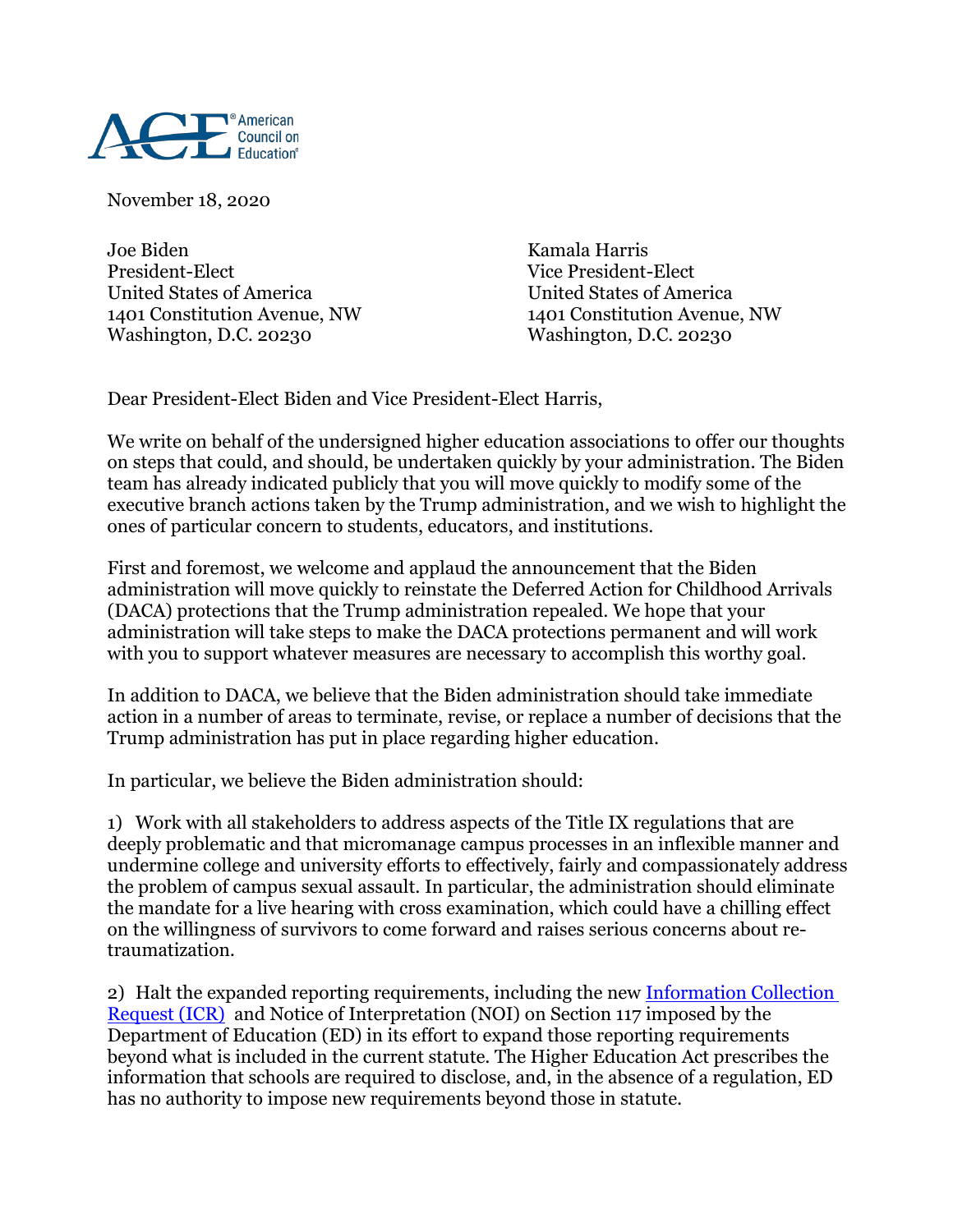3) Review and, when appropriate, terminate a number of investigations initiated and being conducted by political appointees in ED that are broadly understood to be politically motivated. Examples include the investigations launched by the Department's Office of the General Counsel (OGC) of "racism at Princeton" and "academic freedom at UCLA." Also deserving of immediate attention and reconsideration are the protracted investigations by the OGC of several institutions' compliance with the disclosure requirements of Section 117. The Department's response to instances of insufficient institutional reporting should have focused on reporting remediation to enhance the intended transparency rather than launching investigations that forced institutions to invest scarce resources in responding to burdensome document requests that sought information beyond the statutory authority.

4) Withdraw the June 2020 interim final rule regarding the Eligibility of Students at Institutions of Higher Education for Funds Under the CARES Act. This rule contradicts congressional intent as to which students should be eligible for the Higher Education Emergency Relief Fund and limits the effectiveness of such aid.

5) In order to enhance integrity in the student aid programs, the Biden administration should pursue new negotiated rulemaking processes on Borrower Defenses to Repayment and Gainful Employment. The resulting regulations should target programs of greatest risk to students and taxpayers, ensuring that student financial aid eligibility is limited to quality programs. The regulations should also ensure that administrative burdens are minimized wherever possible and that there is a fair process for institutions.

6) Reinstate the Obama-era guidance on the use of race in admissions. Immediately terminate the Department of Justice's unprecedented demand that Yale University cease any consideration of race in its admissions practices. There is no evidence that Yale is in violation of Supreme Court decisions that bear on this issue. Similarly, we call on the Department of Justice to withdraw its support for the plaintiffs in *Students for Fair Admissions v. Harvard*. The trial and appellate court decisions, both of which found for Harvard, have established a clear and compelling record that Harvard is in no way violating the law.

7) Repeal the Executive Order on Improving Free Inquiry, Transparency, and Accountability at Colleges and Universities and the portion of regulations related to that order included in ED's September 23, 2020 final rule, "Direct Grant Programs, State-Administered Formula Grant Programs . . . ." Colleges and universities are committed to free inquiry and academic freedom. It is improper for federal officials, including those at ED, to insert their own political judgments about what speech should or should not be permitted on campus. In fact, federal law specifically prohibits ED from interfering in academic matters.

8) Repeal the president's Executive Order on Race and Sex Stereotyping. Needless to say, colleges and universities are totally opposed to race and sex stereotyping, but the EO is sweepingly overbroad and has chilled the implementation of critical diversity training programs that ensure more respectful and productive work and learning environments.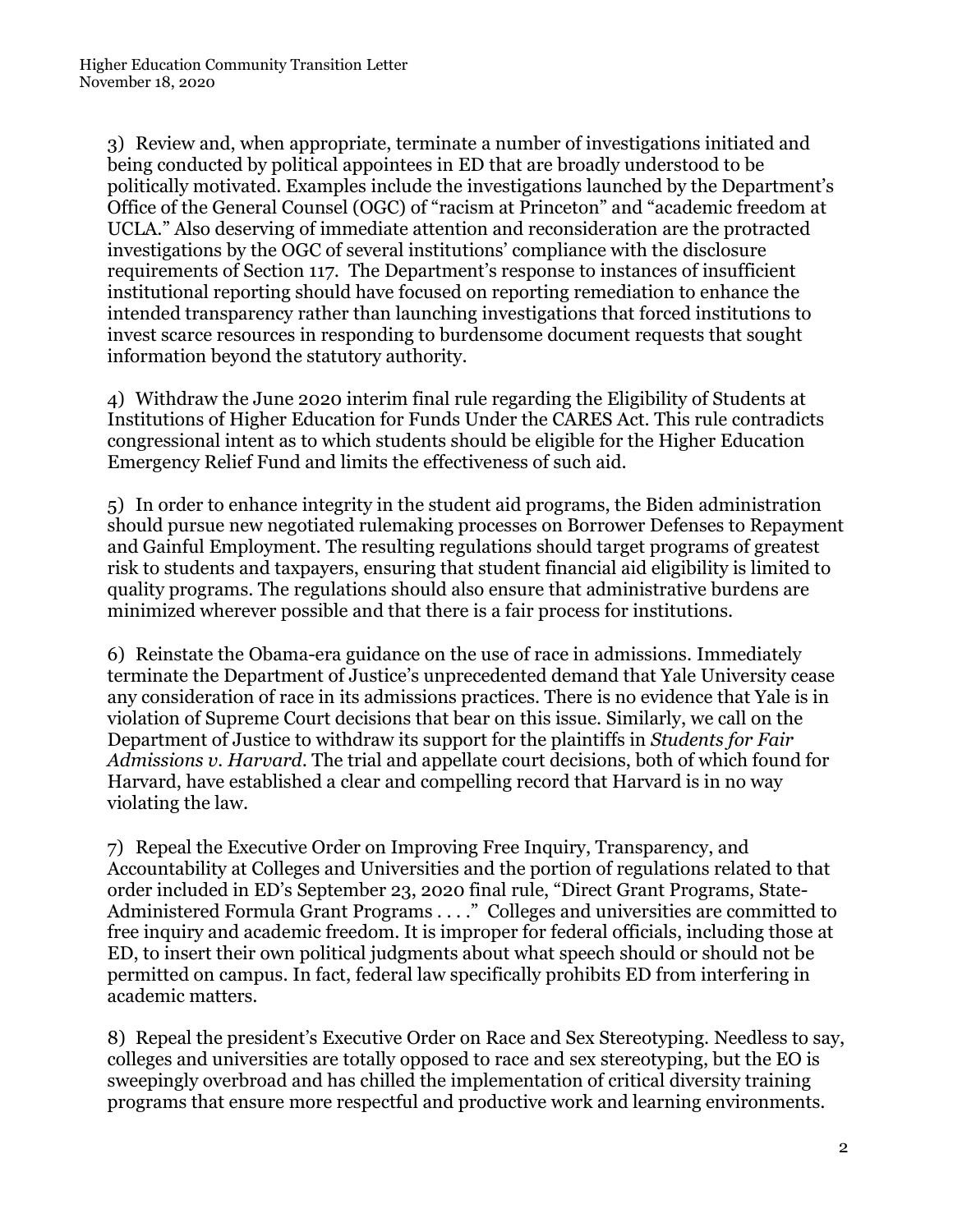9) The Biden administration should move to ensure that American colleges and universities are, once again, the destination of choice for the world's best international students and scholars. Several actions are necessary to accomplish this:

a) Withdraw the proposed regulations that would limit an international student's "duration of status" and create a fixed duration of admission. There is no evidence to suggest that such a restriction is required or that the issues raised cannot be addressed through the existing Student and Exchange Visitor Program (SEVP). The amount of time the Trump administration proposes to give students is less than the average amount of time it takes an international student to complete his or her education. Such a policy is not fair to international students or institutions.

b) Withdraw the interim final rules and the proposed rule that make it harder and more expensive for individuals to receive H-1B visas. These new requirements imposed by both the Department of Labor and the Department of Homeland Security were finalized without allowing for public comment. The business and higher education communities vigorously oppose the proposed rules, and two lawsuits have already been filed to block them. In addition, the proposed rule regarding subject caps will make it difficult for recent international students graduating from U.S. institutions to participate in the H-1B program.

c) Make clear that the Optional Practical Training (OPT) program remains in place as it was at the end of the Obama administration. The Trump administration's constant signaling that it *might* change OPT created a serious disincentive for students to enroll in postsecondary education in the United States.

We appreciate the task before you and your team and are grateful for your attention to this letter. We stand ready to work with the transition team and your administration to ensure that federal policy works to benefit the millions of students, faculty, and staff in our nation's colleges and universities.

Sincerely,

**Folloma** 

Ted Mitchell President

On behalf of:

ACPA-College Student Educators International American Association of Colleges of Nursing American Association of Collegiate Registrars and Admissions Officers